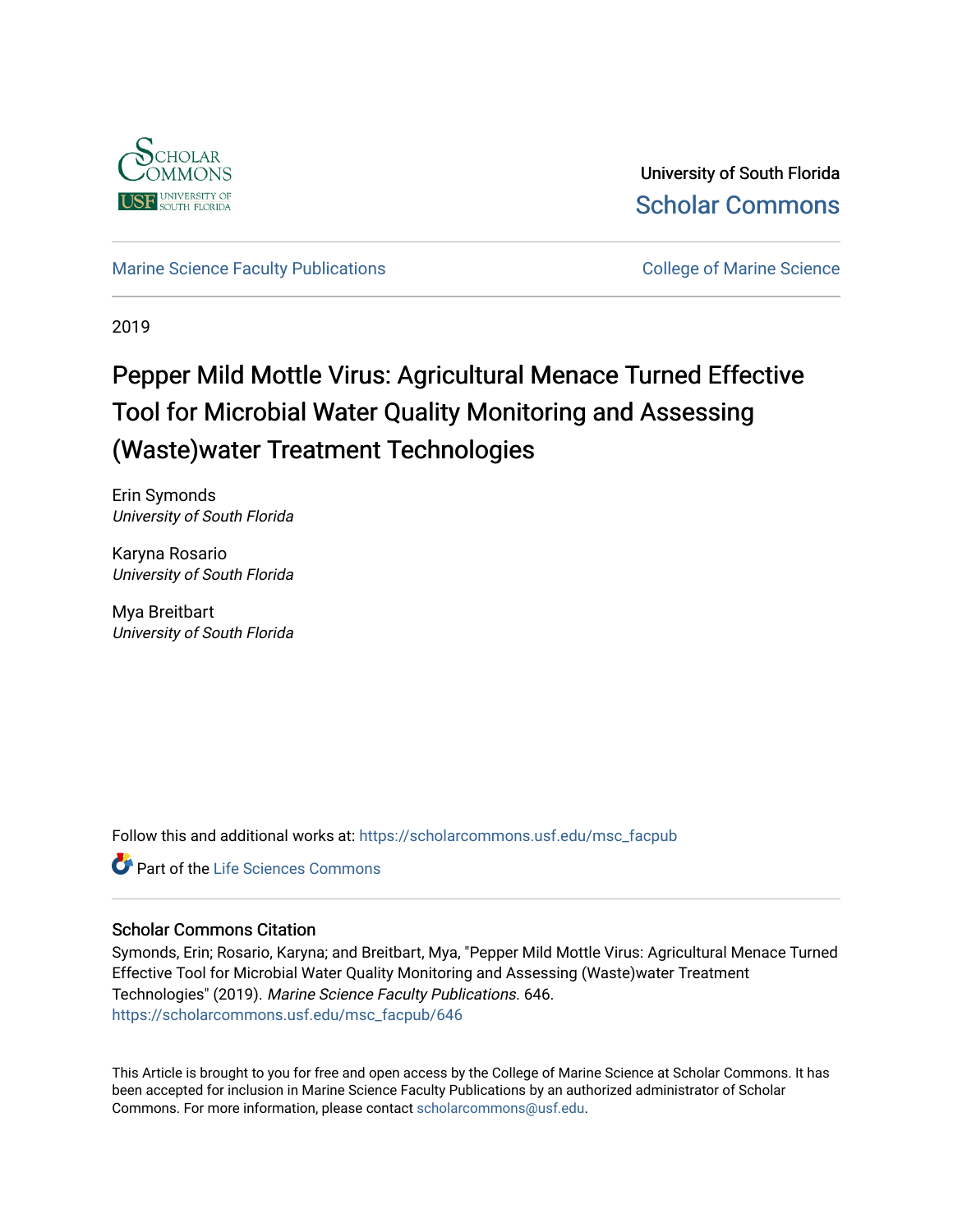

# Pepper mild mottle virus: Agricultural menace turned effective tool for microbial water quality monitoring and assessing (waste) water treatment technologies

Erin M. Symonds , Karyna Rosario, Mya Breitbart

Published: April 18, 2019 · https://doi.org/10.1371/journal.ppat.1007639

**Citation:** Symonds EM, Rosario K, Breitbart M (2019) Pepper mild mottle virus: Agricultural menace turned effective tool for microbial water quality monitoring and assessing (waste)water treatment technologies. PLoS Pathog 15(4): e1007639. https://doi.org/10.1371/journal.ppat.1007639

**Editor:** Katherine R. Spindler, University of Michigan Medical School, UNITED STATES

**Published:** April 18, 2019

**Copyright:** © 2019 Symonds et al. This is an open access article distributed under the terms of the Creative Commons Attribution License, which permits unrestricted use, distribution, and reproduction in any medium, provided the original author and source are credited.

**Funding:** This work was funded by grant OCE-1566562 from the US National Science Foundation. The funders had no role in study design, data collection and analysis, decision to publish, or preparation of the manuscript. Any opinions, findings, and conclusions or recommendations expressed in this material are those of the author(s) and do not necessarily reflect the views of the US National Science Foundation.

**Competing interests:** The authors have declared that no competing interests exist.

#### Introduction

Domestic wastewater pollution in environmental waters or water reuse supplies represents a threat to public health because of high concentrations of diverse pathogens associated with human excreta [1]. Since it is difficult to directly measure waterborne pathogens of concern, microbial water quality monitoring efforts often use surrogates or indicator organisms that are easily detected and whose presence reflects pathogen persistence [2]. Here, we describe an unconventional viral indicator of wastewater pollution, pepper mild mottle virus (PMMoV), a plant pathogen that was first proposed as a water quality indicator in 2009 [3] and promises to improve microbial water quality management worldwide [4].

#### Why is PMMoV found in human feces and wastewater?

Considering that most recognized viral pathogens causing human gastrointestinal disease contain RNA genomes [5], early metagenomics studies sought to characterize the RNA viral communities (i.e., viromes) in the feces of healthy individuals [6]. Unexpectedly, these viromes were dominated by sequences similar to plant-infecting viruses that are acquired through dietary consumption of plant products [6]. By far, the most abundant RNA virus identified in the feces of healthy individuals was PMMoV [6], which has also been readily identified in untreated wastewater from numerous locations (summarized in [4, 7]; Fig 1). PMMoV infects various species of peppers (*Capsicum* spp.), and its presence in human feces originates from the consumption of infected peppers, which are frequently used in processed pepper products (e.g., hot sauces, curry sauces, dry spices; <u>Fig 1) [6, 8, 9</u>]. Up to  $10^8$  PMMoV gene copies are found in a single milliliter of hot sauce [9], and healthy individuals can excrete up to 10 gene copies in 1 gram of feces [6]. Although the presence of PMMoV in human feces presumably depends on dietary consumption of pepper products, which in turn may depend on age and food preferences of a given individual, PMMoV appears to be widespread and globally distributed, given that this virus has been consistently detected in untreated wastewater from Africa, the Americas, Asia, Australia, and Europe (summarized in [4, 7]). PMMoV can also be detected in treated wastewater effluent and in environments impacted by wastewater discharges (treated or untreated; Fig 1).

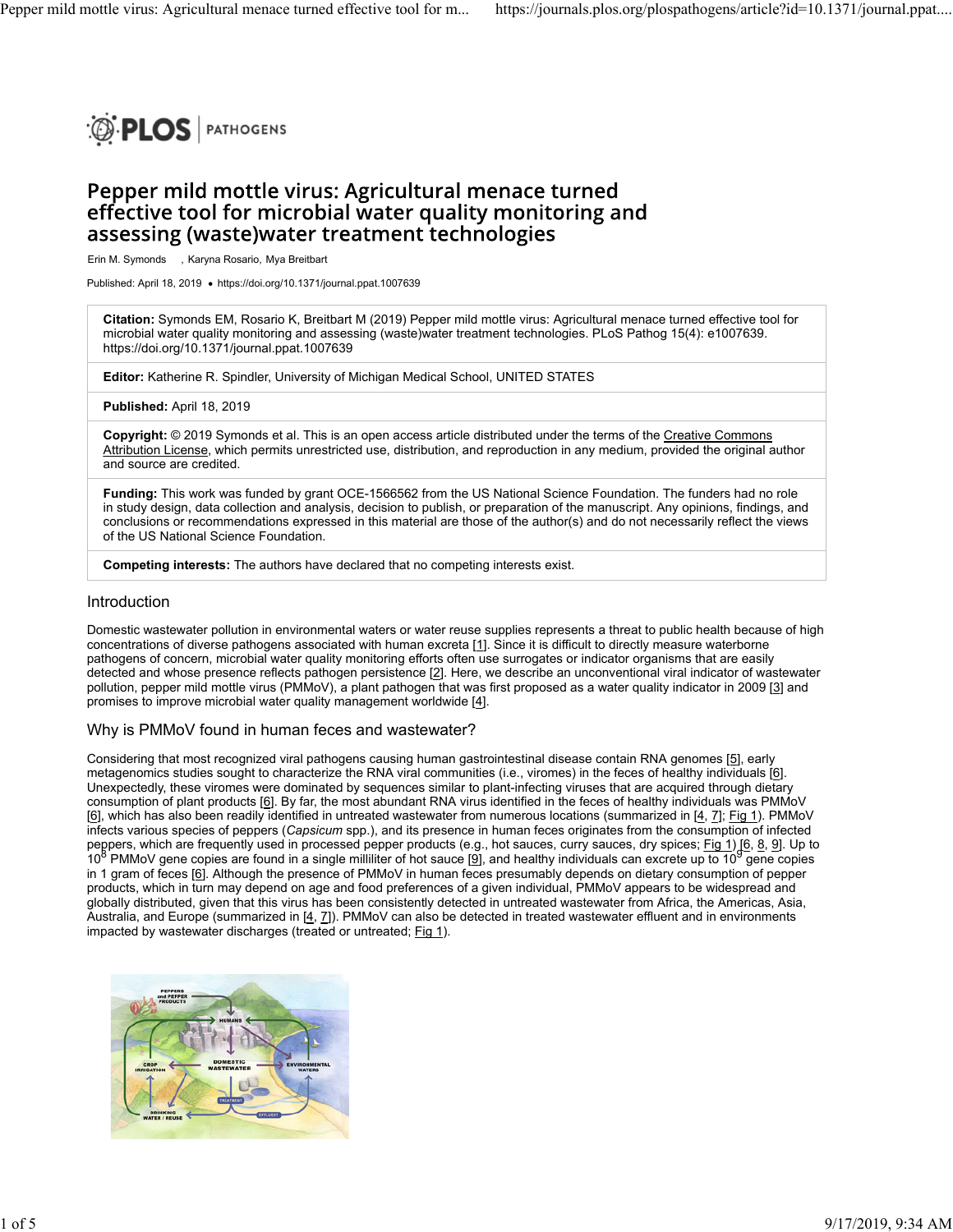#### **Fig 1. The plant pathogen PMMoV has emerged as a useful viral indicator of wastewater pollution because of its presence throughout the domestic wastewater cycle.**

PMMoV is excreted from humans in high concentrations after consumption of processed food products, such as hot sauces, that contain infected peppers (gray arrow). Because PMMoV is consistently found at high concentrations in domestic wastewater, it can be used as a marker to trace untreated (purple arrows) or treated (blue arrows) wastewater in the environment. Humans are commonly exposed (green arrows) to water and food resources affected directly or indirectly by wastewater discharges through the consumption of drinking water, fresh agricultural produce, or shellfish raised in polluted environmental waters, as well as the accidental ingestion of environmental water (e.g., lakes, reservoirs, rivers, coastal waters). The viral surrogate PMMoV reflects the presence and persistence of human enteric viruses in such resources, serving as a vital tool for monitoring microbial water quality, (waste)water treatment efficiency, and food safety. *Artwork by Anne Martin (hungrybraindesign*.*com)*. PMMoV, pepper mild mottle virus. https://doi.org/10.1371/journal.ppat.1007639.g001

## How can we take advantage of PMMoV as an indicator of wastewater pollution?

Microbial surrogates used to characterize fecal pollution in environmental monitoring programs traditionally use fecal indicator bacteria (FIBs; e.g., *Escherichia coli* and enterococci), a group of bacteria that are native to the guts of animals. FIBs are the most affordable and commonly used fecal pollution indicators in the world. Unfortunately, FIB presence does not always correlate with human pathogens and/or human health risks, especially in the case of human enteric viruses [10-12]. Moreover, the detection of FIBs may not accurately reflect fecal contamination because of their ecology and extraintestinal reservoirs in soil and sediment [10, 13]. Another strategy for tracking fecal pollution is to monitor for specific reference viral pathogens of interest, such as norovirus and adenovirus. However, analytical tools for detecting reference enteric viruses are expensive, laboratory intensive, and often have efficiencies less than 10% [<u>14, 15</u>]. In addition, enteric viruses are typically found in low concentrations (<10<sup>5</sup> copies per liter) in domestic wastewater in the absence of an outbreak [16] and further diluted upon discharge to environmental waters, which hinders their detection [14, 15].

Because viral enteric pathogens are not practical indicators of fecal pollution, viruses infecting gut bacteria have also been investigated. Viruses that infect FIBs, such as male-specific and somatic coliphages, are the most often used viral surrogates of fecal pollution; however, they do not always correlate with the presence of enteric viruses in the environment or during treatment processes (summarized in [14]). CrAssphage, a virus that infects human gut bacteria (*Bacteroides intestinalis*), was recently highlighted as a promising viral surrogate of human fecal pollution [17, 18]. Studies have found that it is highly human specific and is found in similar concentrations as the microbial source-tracking marker *Bacteroides* HF183 in wastewater and in polluted environmental waters. Future research is needed to understand the potential applications of this novel indicator, how it correlates with human pathogens, and its advantages over existing microbial surrogates of fecal pollution, including PMMoV.

PMMoV is consistently detected in domestic wastewater throughout the world, often at higher concentrations than human enteric pathogens; thus, it has been used as a viral surrogate to identify fecal pollution in the environment (summarized in [4, 7]; Fig 1). PMMoV is a unique viral indicator that offers several advantages over traditional indicators. First, concentrations of up to 10<sup>10</sup> PMMoV gene copies per liter of domestic wastewater circumvent traditional methodological limitations associated with molecular detection of viruses in low concentrations, thus facilitating monitoring efforts. Although PMMoV concentrations vary over space and time, 10<sup>6</sup> to 10<sup>10</sup> gene copies per liter of domestic wastewater are consistently detected. Second, PMMoV's dietary origin means that its concentration in domestic wastewater does not depend on active viral infection in the human population. This is an important consideration because it is not practical to regularly test for all known enteric pathogens, which exhibit different infection dynamics and seasonality. Third, unlike FIBs, PMMoV has not been detected in environmental waters free of fecal pollution and is typically not found in animals other than humans. However, PMMoV concentrations much lower than those found in domestic wastewater have been reported from birds (chickens, geese, swans, and seagulls), dogs, and cows (summarized in [4, 7]; [19]). Consequently, the use of PMMoV as a human-specific indicator for source-tracking purposes needs further evaluation. Nevertheless, PMMoV has been recognized as a promising viral indicator of domestic wastewater, with detection in environmental waters that is even comparable to nonbiological surrogates of wastewater contamination (e.g., caffeine, pharmaceuticals; summarized in  $[4, 7]$ ).

#### Is PMMoV detection indicative of health risks associated with exposure to wastewater pollution?

Ideally, the detection of a surrogate organism should correlate with health risks associated with using water resources impacted by wastewater. The high concentration of PMMoV in treated domestic wastewater effluent and high detection rates in environmental waters originally led to PMMoV being proposed as an ultraconservative wastewater indicator, whose detection may not correlate with enteric pathogens or health risks [3, 20, 21]. However, PMMoV detection and quantification has now been associated with human enteric pathogens and health risks exceeding benchmark limits [22–25]. Furthermore, PMMoV persistence in seawater and river water is comparable to that of human enteric viruses, ranging from 7 to 21 days, depending upon water temperatures [3, 24]. Data combined from multiple studies investigating PMMoV detection in parallel with human pathogens in environmental waters (groundwater, seawater, and surface freshwater) revealed that PMMoV was detected consistently (94.2% of samples) and cooccurred with enteric pathogens in the majority (72.3%) of tested samples [4]. Notably, PMMoV was most often detected along with human pathogens in waters exposed to untreated domestic wastewater and least often in the absence of known pollution sources (11.4% PMMoV-positive samples, with 0% pathogen co-occurrence). Therefore, PMMoV seems to be a conservative tracer, but its detection and concentration correlate with the presence of human enteric pathogens in environmental waters exposed to wastewater contamination.

PMMoV detection and quantification also correlated with health risks associated with recreation in contaminated environmental waters. In coastal waters contaminated with treated and untreated domestic wastewater, PMMoV detection corresponded to health risks greater than the United States Environmental Protection Agency (US EPA) health benchmark for safe recreation [22, 23]. For coastal waters with untreated domestic wastewater pollution, PMMoV concentrations greater than 5.4 × 10<sup>3</sup> gene copies per liter corresponded to health benchmark exceedance [23]. In contrast, for coastal waters exposed to secondary treated domestic wastewater pollution, 1.8 × 10<sup>3</sup> PMMoV gene copies per liter corresponded to the US EPA health benchmark for safe recreation.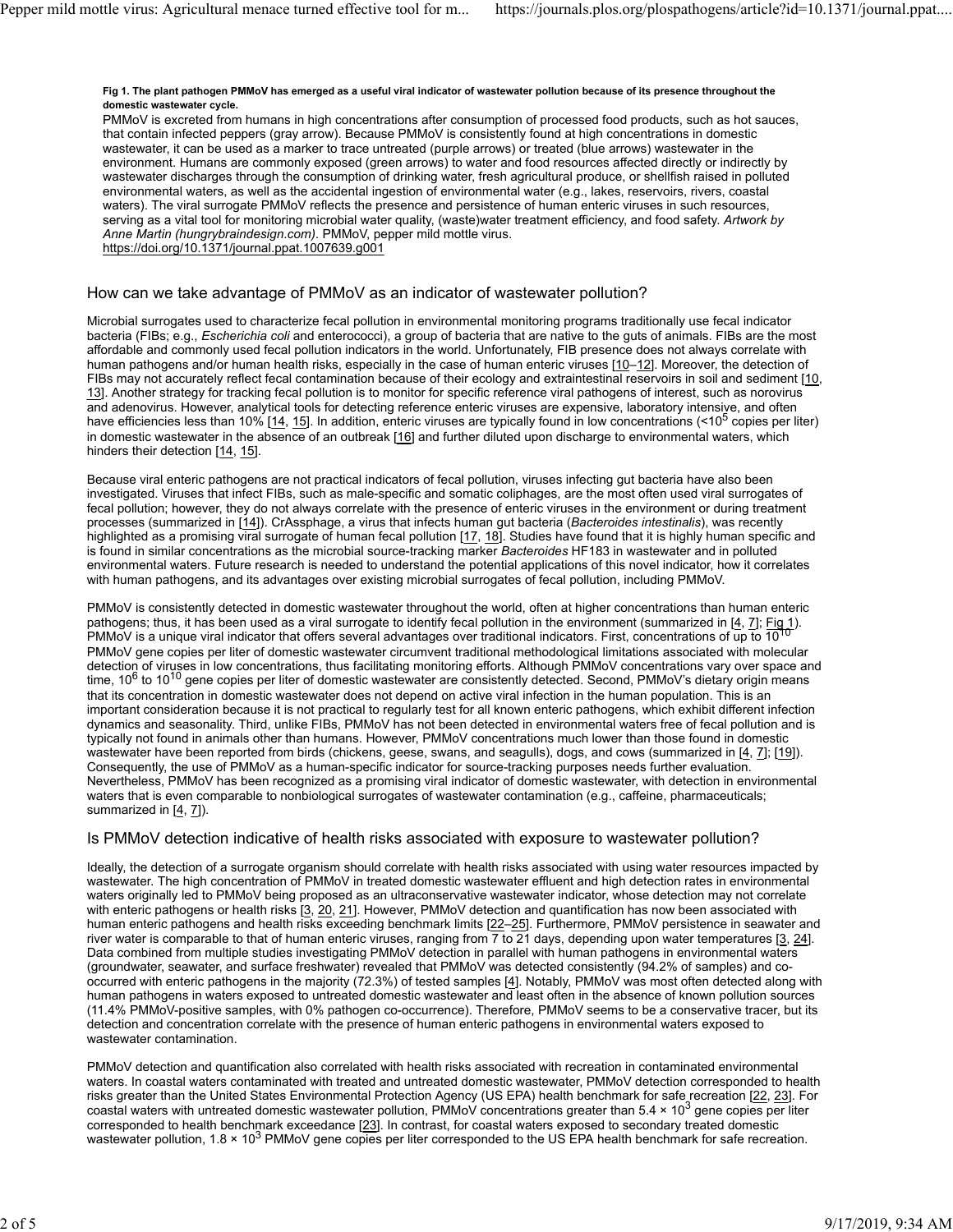Future research is needed to better understand the correlations between PMMoV, enteric pathogens, and health risks in other environmental water matrices (e.g., freshwater), in different climates, and in the presence of tertiary treated wastewater.

#### Can PMMoV be used to evaluate the efficiency of water treatment processes?

To protect public health as well as to ensure the microbial safety of drinking water, disinfection treatment processes need to reduce virus concentrations in wastewater prior to direct water reuse or discharge into environmental waters (Fig 1) [12, 26]. It is often difficult to determine the log reduction of viruses achieved by a given treatment technique because many viruses are found in concentrations too low to quantify and human enteric viruses of public health concern, such as norovirus, lack culture-based methods or are difficult to culture. Consequently, molecular methods such as quantitative reverse transcription PCR are commonly used to test virus reductions. In these contexts, PMMoV has proven to be an ideal virus process indicator to evaluate drinking water, wastewater, and water reclamation treatment technologies and facilities because, unlike other viruses, its high concentrations in wastewater allow for the quantification of virus gene copy removal at full-scale treatment plants [27–30]. Moreover, PMMoV reduction levels during treatment of wastewater [16, 30, 31] and drinking water are usually comparable to those of human enteric viruses [27–29]. PMMoV gene copy removal more often has a significant, positive correlation with the gene copy removal of human enteric viruses in comparison with the gene copy removal of other viral indicators (bacteriophages MS2 and φX174) during drinking water treatment (at plants with coagulation-sedimentation, rapid sand filtration, ozonation, and biological activated carbon treatments) [28]. In addition to having practical applications for measuring virus reduction at the full-scale treatment facilities, PMMoV is also useful for quantifying virus reductions by innovative water treatment technologies at smaller scales (summarized in [4]) as well as point-of-use household drinking water treatment [32] and on-farm riverbank filtration systems [33]. Because PMMoV is currently quantified using molecular methods that cannot determine virus infectivity, the incorporation of culture-based analyses (which would require plant growth chambers) [8] and/or selective pretreatment for infectious particles could improve future virus reduction analyses to assess treatment efficiency [34].

### How can we better exploit PMMoV to safeguard public health?

In addition to being a viral indicator for water quality monitoring purposes, PMMoV holds potential as a surrogate for enteric viruses in the assessment of food safety (Fig 1). Although more investigations are needed to confirm the application of PMMoV in agricultural contexts, PMMoV has been a useful surrogate for enteric viruses on crops irrigated directly and indirectly with domestic wastewater [33, 35]. Specifically, PMMoV concentrations determined in irrigation water enabled subsequent quantitative microbial risk assessments, which in turn facilitated the evaluation of best practices and practical recommendations regarding safe water reuse strategies for consumers. Furthermore, PMMoV frequently co-occurred with human norovirus in shellfish collected from coastal areas [4] and was consistently detected in shellfish exposed to point source fecal pollution [19], suggesting that PMMoV may be a useful enteric virus surrogate to monitor the microbial quality of shellfish harvested for raw consumption.

From the serendipitous discovery that plant viruses dominate human feces, PMMoV has emerged as a unique surrogate for enteric viral pathogens with proven applications for monitoring microbial water quality, (waste)water treatment efficiency, and food safety (summarized in [4]). Currently, PMMoV is detected and quantified using virus concentration and molecular methods, which are often too time consuming and expensive for use in widespread monitoring. Future research is warranted to develop rapid, lab-free, inexpensive methods for PMMoV detection, such as "dipstick"-type approaches based on immunological assays [14]. Development of more accessible detection methods will enable further exploitation of PMMoV, traditionally considered an agricultural threat, as a vital tool for protecting public health.

#### References

- **1.** UNICEF; World Health Organization. Progress on sanitation and drinking water: 2015 update and MDG assessment. New York: UNICEF and World Health Organization; 2015.
- **2.** Sinclair RG, Rose JB, Hashsham SA, Gerba CP, Haas CN. A criteria for selection of surrogates used to study the fate and control of pathogens in the View Article . PubMed/NCBI . Google Scholar environment. Appl Environ Microbiol. 2012;78(6):1969–77. pmid:22247166
- **3.** Rosario K, Symonds EM, Sinigalliano C, Stewart J, Breitbart M. Pepper mild mottle virus as an indicator of fecal pollution. Appl Environ Microbiol. View Article . PubMed/NCBI . Google Scholar 2009;75(22):7261–7. pmid:19767474
- **4.** Symonds EM, Nguyen KH, Harwood VJ, Breitbart M. Pepper mild mottle virus: A plant pathogen with a greater purpose in (waste)water treatment View Article . PubMed/NCBI . Google Scholar development and public health management. Water Res. 2018;144:1–12. pmid:30005176
- **5.** Clark B, McKendrick M. A review of viral gastroenteritis. Curr Opin Infect Dis. 2004;17(5):461–9. pmid:15353966 View Article . PubMed/NCBI . Google Scholar
- **6.** Zhang T, Breitbart M, Lee WH, Run JQ, Wei CL, Soh SWL, et al. RNA viral community in human feces: Prevalence of plant pathogenic viruses. PLoS Biol. View Article . PubMed/NCBI . Google Scholar 2006;4(1):108–18. pmid:16336043
- **7.** Kitajima M, Sassi HP, Torrey JR. Pepper mild mottle virus as a water quality indicator. NPJ Clean Water. 2018;1(1):19. View Article . Google Scholar
- **8.** Colson P, Richet H, Desnues C, Balique F, Moal V, Grob J-J, et al. Pepper mild mottle virus, a plant virus associated with specific immune responses,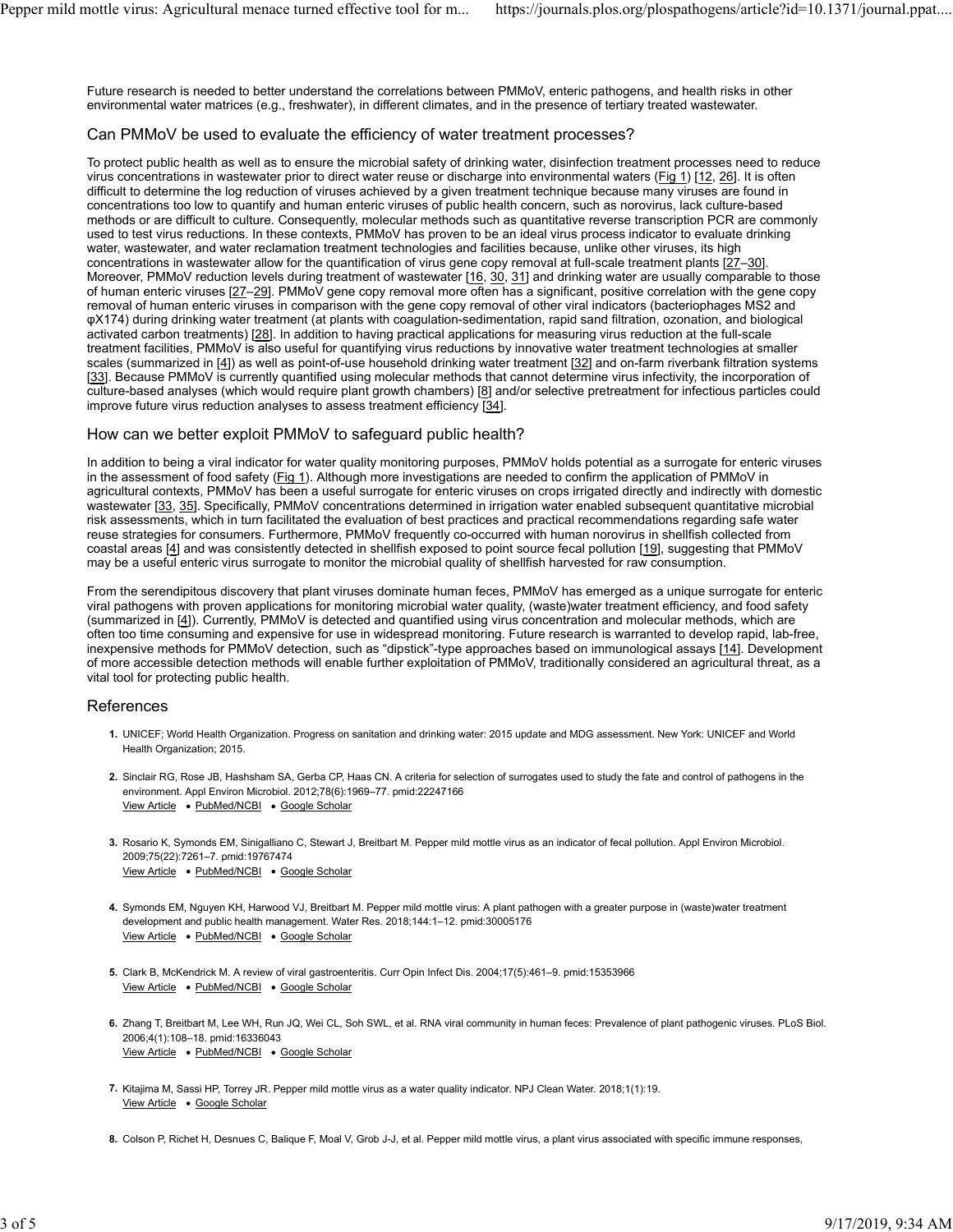View Article . PubMed/NCBI . Google Scholar fever, abdominal pains, and pruritus in humans. PLoS ONE. 2010;5(4):e10041. pmid:20386604

- **9.** Peng J, Shi B, Zheng H, Lu Y, Lin L, Jiang T, et al. Detection of pepper mild mottle virus in pepper sauce in China. Arch Virol. 2015;160(8):2079–82. View Article . PubMed/NCBI . Google Scholar pmid:26021835
- **10.** Lin J, Ganesh A. Water quality indicators: bacteria, coliphages, enteric viruses. Int J Environ Health Res. 2013;23(6):484–506. pmid:23438312 View Article . PubMed/NCBI . Google Scholar
- **11.** Harwood VJ, Levine AD, Scott TM, Chivukula V, Lukasik J, Farrah SR, et al. Validity of the indicator organism paradigm for pathogen reduction in View Article . PubMed/NCBI . Google Scholar reclaimed water and public health protection. Appl Environ Microbiol. 2005;71(6):3163–70. pmid:15933017
- **12.** Gerba CP, Betancourt WQ, Kitajima M. How much reduction of virus is needed for recycled water: A continuous changing need for assessment? Water View Article . PubMed/NCBI . Google Scholar Res. 2017;108:25–31. pmid:27838026
- **13.** Byappanahalli MN, Nevers MB, Korajkic A, Staley ZR, Harwood VJ. Enterococci in the environment. Microbiol Mol Biol Rev. 2012;76(4):685–706. View Article . PubMed/NCBI . Google Scholar pmid:23204362
- **14.** Symonds EM, Breitbart M. Affordable enteric virus detection techniques are needed to support changing paradigms in water quality management. View Article . Google Scholar CLEAN–Soil, Air, Water. 2015;43(1):8–12.
- **15.** Haramoto E, Kitajima M, Hata A, Torrey JR, Masago Y, Sano D, et al. A review on recent progress in the detection methods and prevalence of human View Article . PubMed/NCBI . Google Scholar enteric viruses in water. Water Res. 2018;135:168–86. pmid:29471200
- **16.** Kitajima M, Iker BC, Pepper IL, Gerba CP. Relative abundance and treatment reduction of viruses during wastewater treatment processes—Identification View Article . PubMed/NCBI . Google Scholar of potential viral indicators. Sci Total Environ. 2014;488–489:290–6. pmid:24836386
- **17.** Stachler E, Kelty C, Sivaganesan M, Li X, Bibby K, Shanks OC. Quantitative CrAssphage PCR assays for human fecal pollution measurement. Environ View Article . PubMed/NCBI . Google Scholar Sci Technol. 2017;51(16):9146–54. pmid:28700235
- **18.** Khokhlova EV, Fitzgerald CB, Stockdale SR, Draper LA, Ross RP, et al. ΦCrAss001 represents the most abundant bacteriophage family in the human gut View Article . PubMed/NCBI . Google Scholar and infects *Bacteroides intestinalis*. Nat. Commun. 2018;9(1):4781. pmid:30429469
- **19.** Gyawali P, Croucher D, Ahmed W, Devane M, Hewitt J. Evaluation of pepper mild mottle virus as an indicator of human faecal pollution in shellfish and View Article . PubMed/NCBI . Google Scholar growing waters. Water Res. 2019; 154:370–376. pmid:30822597
- **20.** Kuroda K, Nakada N, Hanamoto S, Inaba M, Katayama H, Do AT, et al. Pepper mild mottle virus as an indicator and a tracer of fecal pollution in water View Article . PubMed/NCBI . Google Scholar environments: Comparative evaluation with wastewater-tracer pharmaceuticals in Hanoi, Vietnam. Sci Total Environ. 2015;506–507:287–98. pmid:25460962
- **21.** Haramoto E, Kitajima M, Kishida N, Konno Y, Katayama H, Asami M, et al. Occurrence of pepper mild mottle virus in drinking water sources in Japan. View Article . PubMed/NCBI . Google Scholar Appl Environ Microbiol. 2013;79(23):7413–8. pmid:24056461
- **22.** Symonds EM, Sinigalliano C, Gidley ML, Ahmed W, McQuaig S, Breitbart M. Faecal pollution along the southeastern coast of Florida and insight into the View Article . PubMed/NCBI . Google Scholar use of pepper mild mottle virus as an indicator. J Appl Microbiol. 2016;121(5):1469–81. pmid:27501154
- **23.** Ahmed W, Hamilton KA, Lobos A, Hughes B, Staley C, Sadowsky MJ, et al. Quantitative microbial risk assessment of microbial source tracking markers View Article . PubMed/NCBI . Google Scholar in recreational water contaminated with fresh untreated and secondary treated sewage. Environ Int. 2018;117:243–9. pmid:29772486
- **24.** Hamza IA, Jurzik L, Überla K, Wilhelm M. Evaluation of pepper mild mottle virus, human picobirnavirus and torque teno virus as indicators of fecal contamination in river water. Water Res. 2011;45(3):1358–68. pmid:21074236